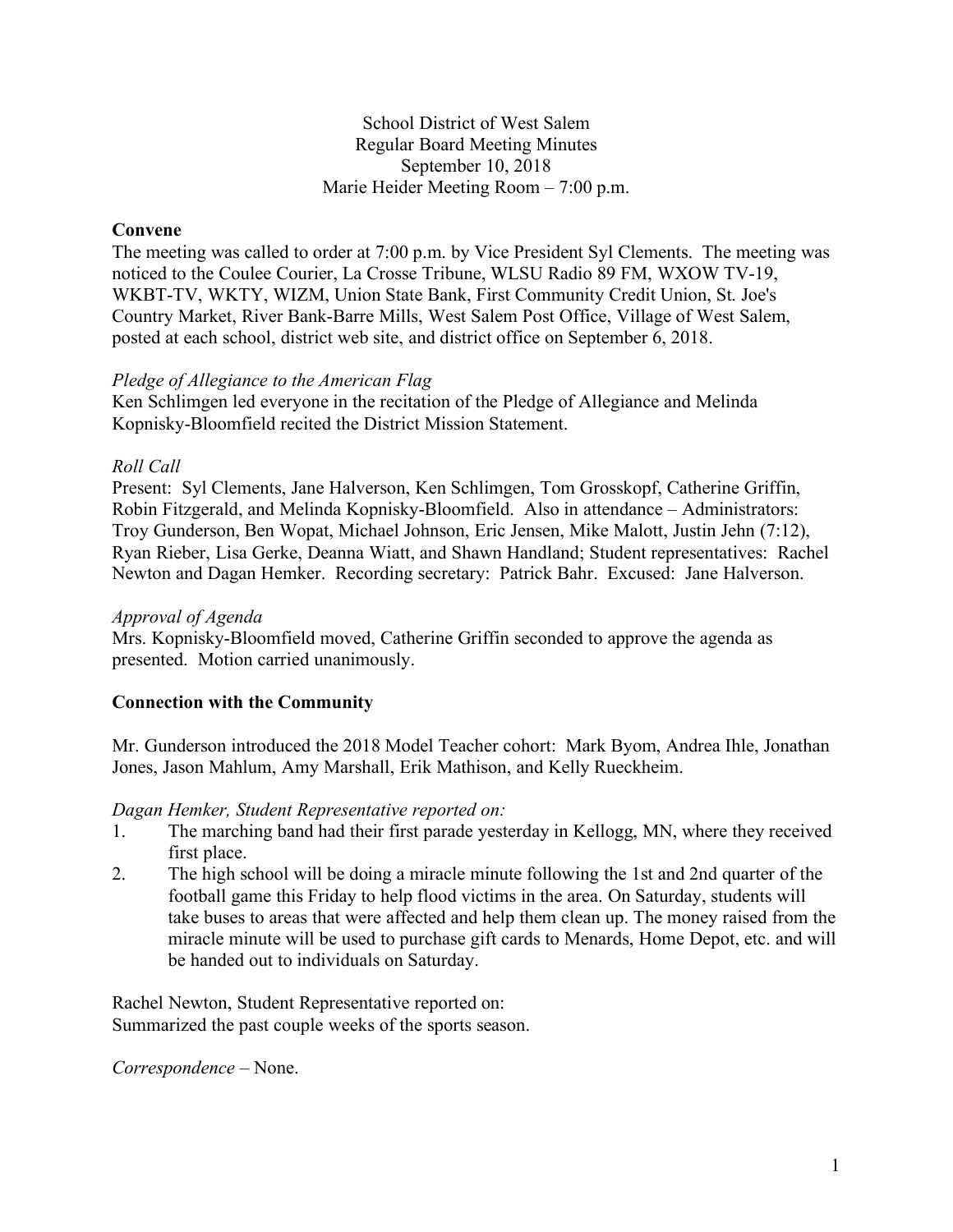#### *Public comments*

Terry Dressel spoke on his concerns regarding Edmodo, Skyward, iPads and computers.

#### *Written and Oral Reports*

District Performance Initiative updates by the Leadership Team and Troy Gunderson.

Mr. Gunderson announced: the resignation of Barb Reynolds-nutrition services; ant the hiring of Richard Carvalho-Middle School Lead Custodian and Karen Johnson-nutrition services.

2018 high school trip to Panama – Spanish Teacher Shelly Helland, Science/Agriculture Teacher Kelly Rueckheim and Colvil Carlaw, student, were present and shared their experiences with the trip.

Report on Summer School 2018 – Elementary Associate Principal Lisa Gerke and High School Associate Principal Justin Jehn summarized the summer school offerings for 2018.

### **Consent Agenda**

Mr. Schlimgen moved, Mrs. Kopnisky-Bloomfield seconded to approve the Regular Board Meeting Minutes of August 27, 2018; the invoices to be paid; to contract with Emily Rose as a 1.0 FTE middle school Spanish teacher (one-year contract); Matt Quick as the head girls' varsity basketball coach; and the Open Enrollment Requests for the 18-19 school year as presented. Motion carried unanimously.

#### **Discussion/Action Items:**

Mrs. Griffin moved, Mr. Schlimgen seconded to accept donations from Jim's Grocery Bag for the Nutrition Services Department, from Teleperformance for the elementary, middle and high schools, and from Lawrence and Stephanie Sharp for the high school auto shop. Motion carried unanimously.

Mrs. Kopnisky-Bloomfield moved, Mr. Grosskopf seconded to approve for a second reading of policy #851 Public Solicitations/Advertising in the Panther Community Center. Motion carried. 5-Aye, 1-Nay (Mr. Schlimgen)

Mr. Schlimgen moved, Mr. Grosskopf seconded to adopt the following resolution: Resolution to borrow up to \$900,000.00 from the Union State Bank of West Salem on a six month general obligation loan at an interest rate of 3.20% per annum, with no penalty for prepayment. Loan to be repaid on or before March 1, 2019. Purpose of the loan is for school building and improvements. Motion carried unanimously.

Mr. Grosskopf moved, Mrs. Griffin seconded to adopt the following resolution: Resolution to borrow up to \$600,000.00 from the Union State Bank of West Salem on a three year general obligation loan at an interest rate of 3.40% per annum, with no penalty for pre-payment. Repayment to be structured at \$200,000 annually to principal, plus interest, with the first payment being due on March 1, 2020. The final payment will be due March 1, 2022. Purpose of the loan is for school building and improvements. Motion carried unanimously.